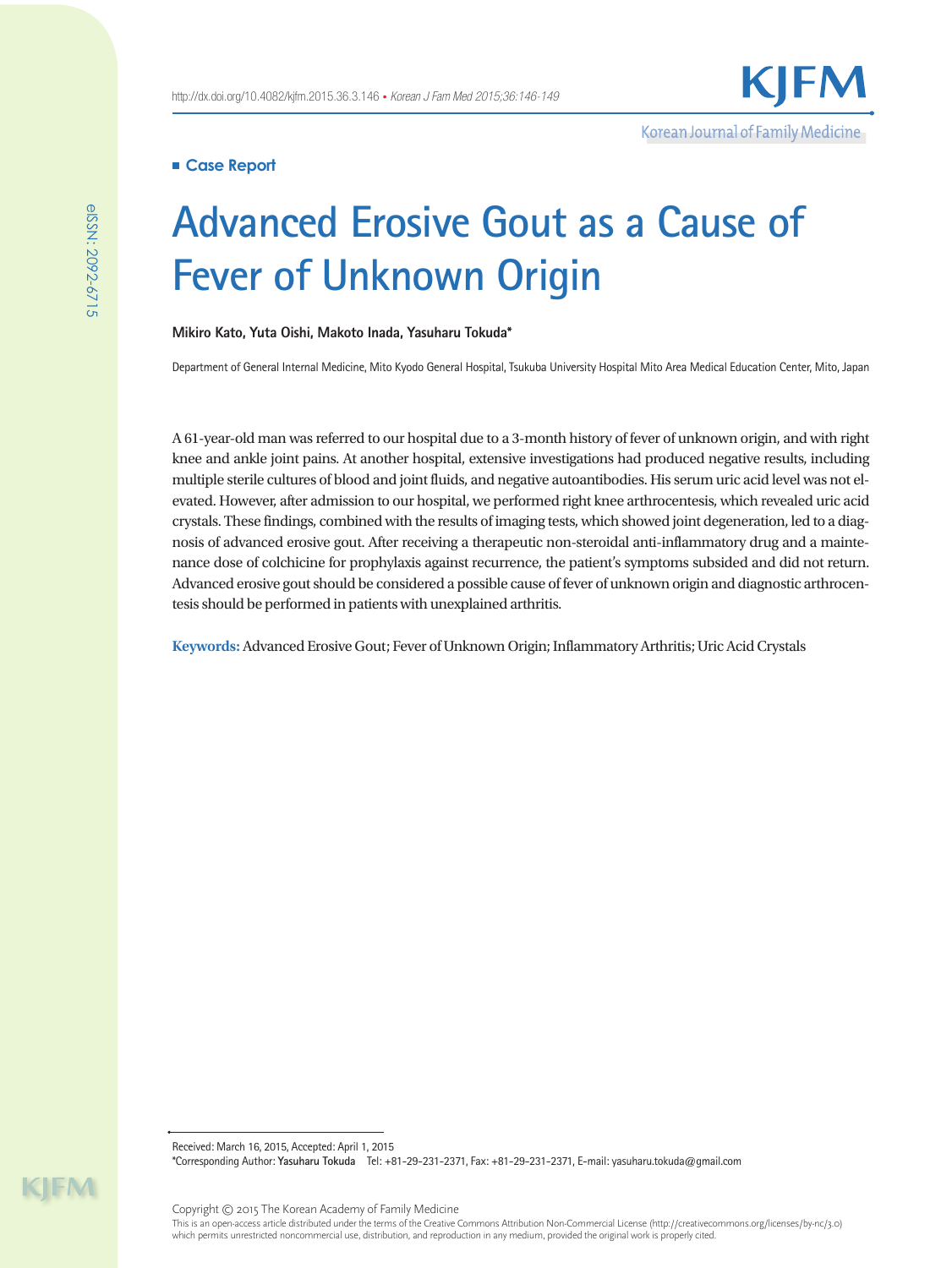## **INTRODUCTION**

Advanced erosive gout is a manifestation of gout that can have a similar presentation to rheumatoid arthritis, $1,2$ ) and can cause fever of unknown origin. This diagnosis can be made by identifying urate crystals through arthrocentesis from a joint with degenerative changes.<sup>3)</sup> An important risk factor for gout is hyperuricemia,<sup>4)</sup> but the threshold serum uric acid level that leads to a gouty attack varies between individuals.5) In this case study, we have described a unique case of a patient with no known history of hyperuricemia, who presented with fever of unknown origin, but was ultimately diagnosed with chronic gout.

## **CASE REPORT**

A 61-year-old man with a history of hypertension was referred to our hospital due to a 3-month period of right knee and ankle pain and low-grade fever. He was initially admitted to another hospital, where he was unable to walk and could not perform usual daily activities. He complained of knee and ankle pains, fever, fatigue, and appetite loss. His laboratory data showed elevated peripheral white blood cell count and C-reactive protein (CRP). The results of an esophago-gastro-duodenoscopy, abdominal ultrasound, and chest-abdominal computed tomography (CT) scan produced no relevant findings. A culture of knee joint fluid was tested, without examining fluid crystals by microscopy, but no abnormalities were found. The patient received multiple antibiotics and antipyretics, but his symptoms did not resolve. He had hypertension and dyslipidemia, but neither diabetes mellitus nor hyperuricemia. He had fractured (closed fracture) his right ankle 10 years earlier and had sprained his right knee 3 years ago. He smoked 5 cigarettes per day and drank a moderate amount (about one to two liters of beer) of alcohol, only occasionally. His baseline medications were amlodipine (5 mg a day) and valsartan (160 mg a day).

On physical examination, the patient's details were as follows: a blood pressure of 107/69 mmHg, heart rate of 100 beats/min, temperature of 37.8°C, normal respiratory rate, and pulse oximetry oxygen saturation of 98% while breathing ambient air. There were no remarkable findings in the head, neck, chest, abdomen, extremities, or skin. A neurological examination was also normal, but his right knee joint showed mild swelling.

The laboratory data were as follows: peripheral white blood cell (WBC) 7,600 cells/μL, CRP 12.52 mg/dL, erythrocyte sedimentation rate (ESR) 137 mm/h, hemoglobin A1c 6.6%, low density lipoprotein cholesterol 200 mg/dL, uric acid 6.2 mg/dL, ferritin 205 ng /mL, thyroid stimulating hormone 2.27 μIU/mL, negative hepatitis B surface antigen, negative hepatitis C virus antibody, negative human immunodeficiency virus antibody, prostate specific antigen 3.42 ng/mL, rheumatoid factor 5 IU/ mL, antinuclear antibody < 1:40, complement C3 component 159 mg/dL, complement C4 component 35 mg/dL, anti-double stranded DNA antibody < 2.0 IU/mL, anti-cyclic citrullinated peptide antibody 1.6 U/mL, proteinase 3 antineutrophil cy-



Figure 1. (A) Radiograph of the patient's right knee, showing degeneration of articular surface. White arrow indicates erosive bony lesion. (B) Computed tomography scan of right knee, showing degeneration of tibial joint plateau. White arrow indicates erosive bony lesion.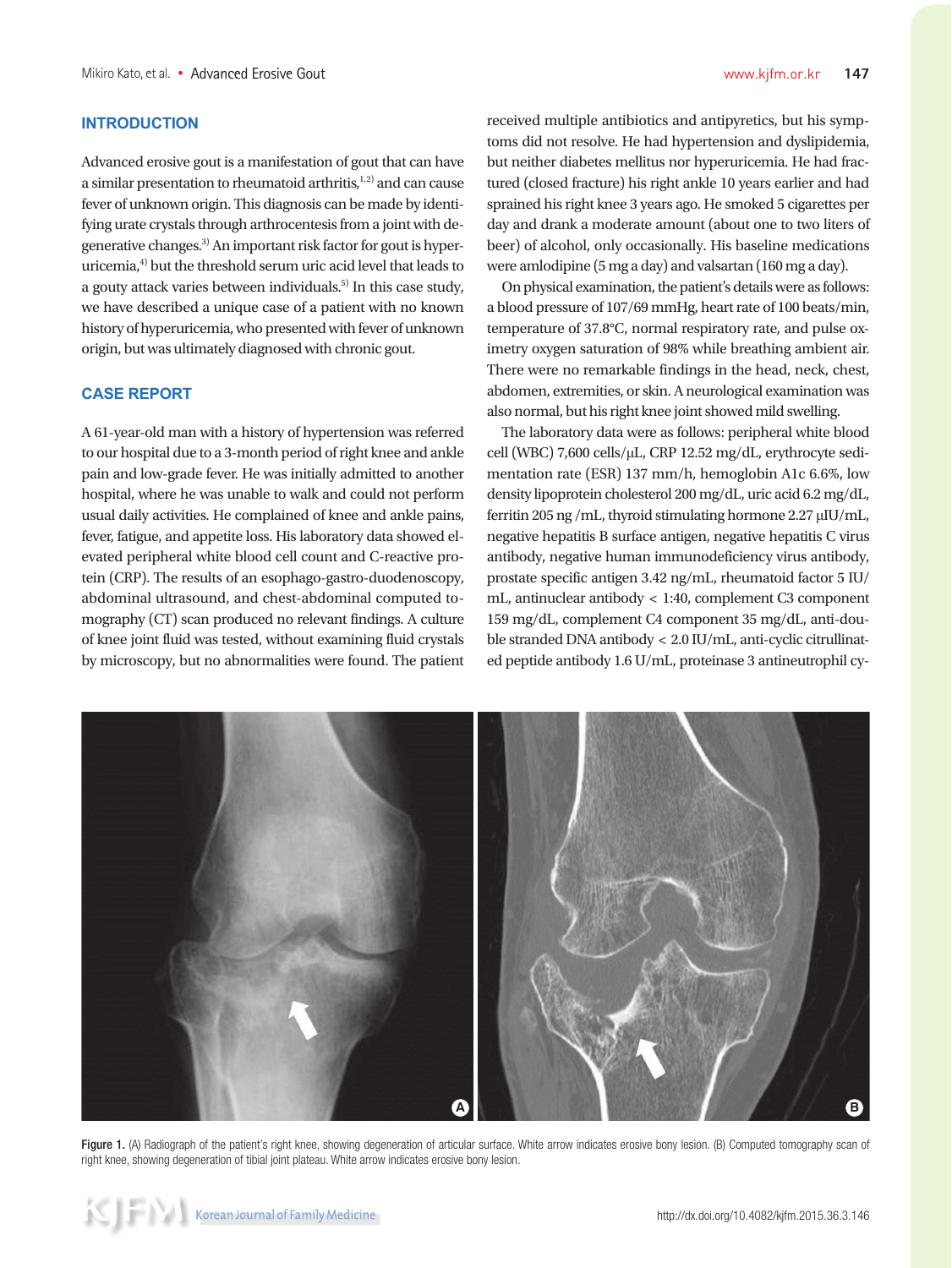

Figure 2. Radiograph of the patient's right ankle, showing degeneration of calcaneus bone. White arrow indicates erosive bony lesion.

toplasmic antibody 2.5 U/mL, and myeloperoxidase antineutrophil cytoplasmic antibody <1.0 U/mL. Serum and urine protein electrophoresis showed no specific results. The blood culture did not grow any organisms. Repeat electrocardiogram, chest radiographs, heart/abdominal ultrasound, and whole body CT scan showed no remarkable findings. The CT scan showed joint destructions of the right tibial plateau (Figure 1) and right calcaneus (Figure 2). An arthrocentesis of the knee was performed and microscopic examination of the fluid showed uric acid crystals, but no calcium pyrophosphate crystals or organisms.

Based on these results we considered that infection, collagen-vascular disease, or malignancy were all unlikely and a diagnosis of advanced erosive gout was suspected. First, the patient was treated with nonsteroidal anti-inflammatory drugs (NSAIDs) and colchicine maintenance therapy (0.5 mg twice a day). Soon after treatment, his symptoms improved significantly with improvement in walking, gain in appetite, and resolution of fever and right knee/ankle pains. The laboratory abnormality of high inflammatory markers, including WBC, ESR, and CRP, showed normalization at follow-ups. The patient had an uneventful recovery and was transferred to the rehabilitation hospital.

## **DISCUSSION**

Our case report suggests that advanced erosive gouty arthritis should be considered as one cause of fever of unknown origin. There are numerous differential diagnoses for a fever of known

origin; sometimes, extensive investigations are required. $6$ <sup>6</sup> As our patient complained of right knee and ankle pains, the possibility of septic arthritis or infective endocarditis was considered, but the joint fluid and blood culture did not grow any organisms.7) However, the arthrocentesis revealed uric acid crystals, despite his blood uric acid level not being significantly elevated. Advanced erosive gout was therefore suspected, based on the results of the arthrocentesis and imaging tests. NSAIDs produced an initial resolution of the symptoms and colchicine therapy was added with a good clinical response, confirming a diagnosis of chronic gouty arthritis as a cause of his chronic fever and arthritis. Based on the clinical manifestation, blood test results, and imaging results, it was unlikely to be another condition, such as infectious disease, collagen vascular disease, or malignancy.

Advanced erosive gout is an uncommon manifestation of clinical gout and can have clinical presentations similar to those of rheumatoid arthritis or other inflammatory arthritis.<sup>1,2)</sup> The gold standard for diagnosis of advanced erosive gout is to identify uric acid crystals in the synovial fluid from the affected joint, even during the asymptomatic inter-critical period or for patients in whom the diagnosis was not previously made.<sup>3)</sup> Gouty tophi may be observed along the auricles of such patients and the aspirated fluid of the tophi may show urate crystals.

Hyperuricemia is known to be an important risk factor for developing gout, $4$  but there is no consensus of the serum uric acid level that would predict a gouty attack and other factors may be involved in the development of gout, such as mental stress or dehydration.<sup>5)</sup> Our patient also revealed only slightly elevated blood uric acid levels. Mandell<sup>8)</sup> stated that uric acid greater than 6.8 mg/dL is the threshold for manifesting chronic crystal deposition because serum urate levels exceed urate solubility at that concentration.

The first line treatment of acute gout is NSAIDs. A low dose of oral colchicine (e.g., 0.5 mg once or twice per day) may be administered as a prophylactic maintenance therapy for preventing frequent gouty attacks. After resolution of the attacks, further treatment, including uricostatic agents (e.g., allopurinol), uricosuric drugs (e.g., benzbromarone), or uricolytic agents (e.g., rasburicase), in addition to modifications in dietary habits, are need to prevent long term complications.<sup>9)</sup>

#### **CONFLICT OF INTEREST**

No potential conflict of interest relevant to this article was reported.

#### **REFERENCES**

1. Terkeltaub RA. Clinical practice. Gout. N Engl J Med 2003;349:1647-55. 2. Zonana-Nacach A, Alarcon GS, Daniel WW. Rheumatoid arthritis pre